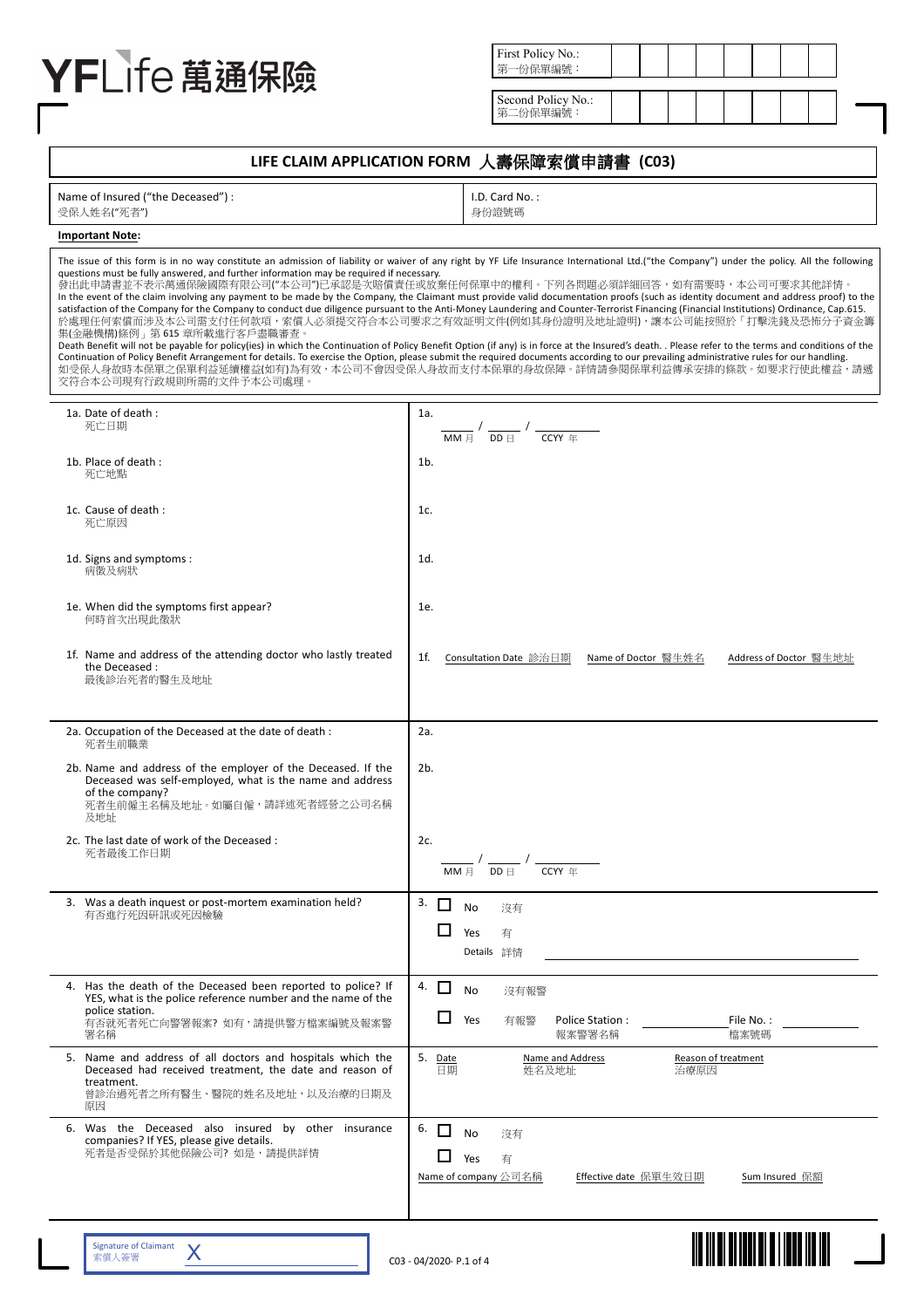## **Claimant's Information** 索償人資料

| Permanent Home Address 固定住址<br>Occupation 職業<br>Contact Phone No. 聯絡電話<br>Individual Tax Residency of Claimant 索償人的個人稅務居民身分<br>(1) All parts in this section must be completed (unless not applicable or otherwise specified). If space provided is insufficient, please continue on Form G03.<br>此部份的所有項目必須完成(除不適用或另有規定)。如提供的空間不足,請於補充文件 G03 内完成。<br>Taxpayer Identification Number or its functional equivalent is abbreviated as "TIN".<br>(2)<br>稅務編號或具有等同功能的識辨編號以下簡稱為「稅務編號」。<br>If the Claimant is a tax resident of Hong Kong, the "TIN" is the Hong Kong ID number. If this number is stated on the claim form or shown in the submitted Hong Kong ID<br>(3)<br>copy, there is no need to repeat it below.<br>如索償人屬於香港稅務居民,其「稅務編號」為香港身份證號碼,如此號碼已填寫於索償申請書內或載於其已交回的香港身份證副本內,則以下無需重覆填<br>寫。<br>If the Claimant is a tax resident of Macau and no Macau ID number can be provided, please provide the "TIN"; otherwise, the "TIN" is the same as the Macau ID number<br>(4)<br>stated on the claim form or shown in the submitted Macau ID copy, there is no need to repeat it below.<br>如索償人澳門稅務居民而沒有澳門身份證號碼,以下必須填寫其「稅務編號」;否則,該「稅務編號」會與索償人填寫於索償申請書內或載於其已交回的澳門<br>身份證副本內的身份證號碼相同,以下無需重覆填寫。<br>(5) If the Claimant is a U.S. tax resident, please submit relevant U.S. tax status form(s). For details and downloading of the required form(s), please visit U.S. IRS website:<br>http://www.irs.gov/.<br>如索償人是美國稅務居民,請遞交相關美國稅務表格,請參考美國報稅網頁 http://www.irs.gov/以索取詳情及下載相關稅務表格。<br>(6) If the Claimant has any questions regarding his / her tax residency or related information, please seek independent professional advice from legal or tax expert(s) or visit<br>the website of the Hong Kong Inland Revenue Department / Macau Government for details.<br>如索償人對於稅務居民身分或相關資料有任何疑問,請向法律或稅務專家尋求獨立專業意見或參考香港稅務局/澳門政府網頁以索取詳情。<br>(7)<br>In the event that you make a statement in this application that is misleading, false or incorrect about tax residency or related information, you may not comply with the<br>relevant taxation law(s) or regulation(s) and shall bear any legal liability(ies) arising therefrom.<br>閣下在本申請內作出稅務居民身分或有關資料申報時,如作出具誤導性、虛假或不正確的陳述,閣下可能因未能遵守有關稅務法律或法規的要求而需承擔相關<br>的法律責任。<br>Please complete the following table indicating the jurisdiction of residence (including Hong Kong/Macau) where the Claimant is a resident for tax purposes together with the Claimant's<br>TIN for each jurisdiction indicated. Please indicate all jurisdictions of residence.<br>請填寫以下表格,提供索償人的居留司法管轄區,亦即索償人的稅務管轄區(包括香港/澳門在內)及該居留司法管轄區發給申報人的「稅務編號」。請列出所有居留司<br>法管轄區。<br>Please note that if the Claimant has any indicia of the jurisdiction(s) of residence (e.g. nationality, place of birth, residential/mailing/business address, contact number) in claim form(s),<br>must declare the jurisdiction(s) of residence.<br>請注意如果索償人於申請書有任何居留司法管轄區標記(例如:國籍、出生地點、住宅/通訊/辦公地址、聯繫電話等),需申報此居留司法管轄區。<br>Please provide TIN for each Jurisdiction of Residence. If a TIN is unavailable, please provide the appropriate reason:<br>請提供每一居留司法管轄區發給的「稅務編號」或不能提供「稅務編號」的恰當原因。<br>Reason A - The jurisdiction where the Claimant is a resident for tax purposes does not issue TINs to its residents.<br>Reason B - The Claimant is unable to obtain a TIN. Please explain why the Claimant is unable to obtain a TIN if you have selected this reason.<br>Reason C - TIN is not required. Select this reason only if the authorities of the jurisdiction of residence do not require the TIN to be disclosed.<br>理由 A- 索償人的居留司法管轄區並沒有向其居民發出「稅務編號」。<br>理由 B- 索償人不能取得「稅務編號」。如選取這一理由,必須解釋索償人不能取得「稅務編號」的原因。<br>理由 C- 索償人毋須提供「稅務編號」。居留司法管轄區的主管機關不需要索償人披露「稅務編號」。<br>Please tick $\sqrt{ }$ the appropriate box. If the Claimant is not a tax resident of the jurisdiction, please tick "NO" and provide reason.<br>於適當方格內加上✔號,如申報人並非此司法管轄區的稅務居民,請選擇「否」及解釋其恰當原因。<br>Confirmed<br>Enter Reason A, B or C<br><b>Explain why the Claimant is</b><br>to be tax<br>unable to obtain a TIN if Reason<br>if no TIN is available<br>Please provide TIN<br>resident?<br>如沒有提供「稅務編<br><b>B</b> has been selected<br>居留司法管<br>「稅務編號」<br>號」,需填寫理由 A、<br>如選取理由 B,需解釋索償人<br>是否稅務<br>轄區<br>B或C<br>不能取得「稅務編號」的原因<br>居民?<br>□ The Claimant is not required to file a<br>tax return 索償人不需要申報稅項<br>Unless the TIN is stated above, it is the same as Hong Kong ID number of the Claimant<br>□ Other reason 其他原因:<br>□ 是<br>stated in claim form(s) or shown in the submitted Hong Kong ID copy of the Claimant.<br>如無填寫,此「稅務編號」會與索償人填寫於申請書內或載於其已交回的香港身份證<br><b>Hong Kong</b><br>副本内的身份證號碼相同<br>香港<br>If no, please provide reason for not being a Tax Resident 如否,請提供非稅務居民的原因<br>$\Box$ The number of days I lived there was less than the minimum requirement for becoming a tax resident*<br>本人所居住於該地的日數較其稅務居民所定義的最少要求日數為少*<br>□ 否<br>□ The Claimant is not required to file a<br>tax return 索償人不需要申報稅項<br>□ 是<br>Unless the TIN is stated above, it is the same as Macau ID number of the Claimant stated in<br>□ Other reason 其他原因:<br>claim form(s) or shown in the submitted Macau ID copy of the Claimant.<br>如無填寫,此「稅務編號」會與索償人填寫於申請書內或載於其已交回的澳門身份證<br>Macau<br>副本内的身份證號碼相同<br>澳門<br>If no, please provide reason for not being a Tax Resident 如否, 請提供非稅務居民的原因<br>$\Box$ The number of days I lived there was less than the minimum requirement for becoming a tax resident*<br>本人所居住於該地的日數較其稅務居民所定義的最少要求日數為少*<br>□ 否<br>$\Box$ The Claimant is not required to file a<br>tax return 索償人不需要申報稅項<br>□ 是<br>□ Other reason 其他原因:<br>If no, please provide reason for not being a Tax Resident 如否,請提供非稅務居民的原因<br>$\Box$ The number of days I lived there was less than the minimum requirement for becoming a tax resident*<br>本人所居住於該地的日數較其稅務居民所定義的最少要求日數為少*<br>□ 否<br><b>Signature of Claimant</b><br>C03 - 04/2020- P.2 of 4<br>Χ | English Name 英文姓名 |  | Chinese Name 中文姓名 | ID Card No. 身份證號碼 | Nationality 國籍 |
|--------------------------------------------------------------------------------------------------------------------------------------------------------------------------------------------------------------------------------------------------------------------------------------------------------------------------------------------------------------------------------------------------------------------------------------------------------------------------------------------------------------------------------------------------------------------------------------------------------------------------------------------------------------------------------------------------------------------------------------------------------------------------------------------------------------------------------------------------------------------------------------------------------------------------------------------------------------------------------------------------------------------------------------------------------------------------------------------------------------------------------------------------------------------------------------------------------------------------------------------------------------------------------------------------------------------------------------------------------------------------------------------------------------------------------------------------------------------------------------------------------------------------------------------------------------------------------------------------------------------------------------------------------------------------------------------------------------------------------------------------------------------------------------------------------------------------------------------------------------------------------------------------------------------------------------------------------------------------------------------------------------------------------------------------------------------------------------------------------------------------------------------------------------------------------------------------------------------------------------------------------------------------------------------------------------------------------------------------------------------------------------------------------------------------------------------------------------------------------------------------------------------------------------------------------------------------------------------------------------------------------------------------------------------------------------------------------------------------------------------------------------------------------------------------------------------------------------------------------------------------------------------------------------------------------------------------------------------------------------------------------------------------------------------------------------------------------------------------------------------------------------------------------------------------------------------------------------------------------------------------------------------------------------------------------------------------------------------------------------------------------------------------------------------------------------------------------------------------------------------------------------------------------------------------------------------------------------------------------------------------------------------------------------------------------------------------------------------------------------------------------------------------------------------------------------------------------------------------------------------------------------------------------------------------------------------------------------------------------------------------------------------------------------------------------------------------------------------------------------------------------------------------------------------------------------------------------------------------------------------------------------------------------------------------------------------------------------------------------------------------------------------------------------------------------------------------------------------------------------------------------------------------------------------------------------------------------------------------------------------------------------------------------------------------------------------------------------------------------------------------------------------------------------------------------------------------------------------------------------------------------------------------------------------------------------------------------------------------------------------------------------------------------------------------------------------------------------------------------------------------------------------------------------------------------------------------------------------------------------------------------------------------------------------------------------------------------------------------------------------------------------------------------------------------------------------------------------------------------------------------------------------------------------------------------------------------------------------------------------------------------------------------------------------------------------------------------------------------------------------------------------------------------------------------------------------------|-------------------|--|-------------------|-------------------|----------------|
|                                                                                                                                                                                                                                                                                                                                                                                                                                                                                                                                                                                                                                                                                                                                                                                                                                                                                                                                                                                                                                                                                                                                                                                                                                                                                                                                                                                                                                                                                                                                                                                                                                                                                                                                                                                                                                                                                                                                                                                                                                                                                                                                                                                                                                                                                                                                                                                                                                                                                                                                                                                                                                                                                                                                                                                                                                                                                                                                                                                                                                                                                                                                                                                                                                                                                                                                                                                                                                                                                                                                                                                                                                                                                                                                                                                                                                                                                                                                                                                                                                                                                                                                                                                                                                                                                                                                                                                                                                                                                                                                                                                                                                                                                                                                                                                                                                                                                                                                                                                                                                                                                                                                                                                                                                                                                                                                                                                                                                                                                                                                                                                                                                                                                                                                                                                                                          |                   |  |                   |                   |                |
|                                                                                                                                                                                                                                                                                                                                                                                                                                                                                                                                                                                                                                                                                                                                                                                                                                                                                                                                                                                                                                                                                                                                                                                                                                                                                                                                                                                                                                                                                                                                                                                                                                                                                                                                                                                                                                                                                                                                                                                                                                                                                                                                                                                                                                                                                                                                                                                                                                                                                                                                                                                                                                                                                                                                                                                                                                                                                                                                                                                                                                                                                                                                                                                                                                                                                                                                                                                                                                                                                                                                                                                                                                                                                                                                                                                                                                                                                                                                                                                                                                                                                                                                                                                                                                                                                                                                                                                                                                                                                                                                                                                                                                                                                                                                                                                                                                                                                                                                                                                                                                                                                                                                                                                                                                                                                                                                                                                                                                                                                                                                                                                                                                                                                                                                                                                                                          |                   |  |                   |                   |                |
|                                                                                                                                                                                                                                                                                                                                                                                                                                                                                                                                                                                                                                                                                                                                                                                                                                                                                                                                                                                                                                                                                                                                                                                                                                                                                                                                                                                                                                                                                                                                                                                                                                                                                                                                                                                                                                                                                                                                                                                                                                                                                                                                                                                                                                                                                                                                                                                                                                                                                                                                                                                                                                                                                                                                                                                                                                                                                                                                                                                                                                                                                                                                                                                                                                                                                                                                                                                                                                                                                                                                                                                                                                                                                                                                                                                                                                                                                                                                                                                                                                                                                                                                                                                                                                                                                                                                                                                                                                                                                                                                                                                                                                                                                                                                                                                                                                                                                                                                                                                                                                                                                                                                                                                                                                                                                                                                                                                                                                                                                                                                                                                                                                                                                                                                                                                                                          |                   |  |                   |                   |                |
|                                                                                                                                                                                                                                                                                                                                                                                                                                                                                                                                                                                                                                                                                                                                                                                                                                                                                                                                                                                                                                                                                                                                                                                                                                                                                                                                                                                                                                                                                                                                                                                                                                                                                                                                                                                                                                                                                                                                                                                                                                                                                                                                                                                                                                                                                                                                                                                                                                                                                                                                                                                                                                                                                                                                                                                                                                                                                                                                                                                                                                                                                                                                                                                                                                                                                                                                                                                                                                                                                                                                                                                                                                                                                                                                                                                                                                                                                                                                                                                                                                                                                                                                                                                                                                                                                                                                                                                                                                                                                                                                                                                                                                                                                                                                                                                                                                                                                                                                                                                                                                                                                                                                                                                                                                                                                                                                                                                                                                                                                                                                                                                                                                                                                                                                                                                                                          |                   |  |                   |                   |                |
|                                                                                                                                                                                                                                                                                                                                                                                                                                                                                                                                                                                                                                                                                                                                                                                                                                                                                                                                                                                                                                                                                                                                                                                                                                                                                                                                                                                                                                                                                                                                                                                                                                                                                                                                                                                                                                                                                                                                                                                                                                                                                                                                                                                                                                                                                                                                                                                                                                                                                                                                                                                                                                                                                                                                                                                                                                                                                                                                                                                                                                                                                                                                                                                                                                                                                                                                                                                                                                                                                                                                                                                                                                                                                                                                                                                                                                                                                                                                                                                                                                                                                                                                                                                                                                                                                                                                                                                                                                                                                                                                                                                                                                                                                                                                                                                                                                                                                                                                                                                                                                                                                                                                                                                                                                                                                                                                                                                                                                                                                                                                                                                                                                                                                                                                                                                                                          | Note:             |  |                   |                   |                |
|                                                                                                                                                                                                                                                                                                                                                                                                                                                                                                                                                                                                                                                                                                                                                                                                                                                                                                                                                                                                                                                                                                                                                                                                                                                                                                                                                                                                                                                                                                                                                                                                                                                                                                                                                                                                                                                                                                                                                                                                                                                                                                                                                                                                                                                                                                                                                                                                                                                                                                                                                                                                                                                                                                                                                                                                                                                                                                                                                                                                                                                                                                                                                                                                                                                                                                                                                                                                                                                                                                                                                                                                                                                                                                                                                                                                                                                                                                                                                                                                                                                                                                                                                                                                                                                                                                                                                                                                                                                                                                                                                                                                                                                                                                                                                                                                                                                                                                                                                                                                                                                                                                                                                                                                                                                                                                                                                                                                                                                                                                                                                                                                                                                                                                                                                                                                                          |                   |  |                   |                   |                |
|                                                                                                                                                                                                                                                                                                                                                                                                                                                                                                                                                                                                                                                                                                                                                                                                                                                                                                                                                                                                                                                                                                                                                                                                                                                                                                                                                                                                                                                                                                                                                                                                                                                                                                                                                                                                                                                                                                                                                                                                                                                                                                                                                                                                                                                                                                                                                                                                                                                                                                                                                                                                                                                                                                                                                                                                                                                                                                                                                                                                                                                                                                                                                                                                                                                                                                                                                                                                                                                                                                                                                                                                                                                                                                                                                                                                                                                                                                                                                                                                                                                                                                                                                                                                                                                                                                                                                                                                                                                                                                                                                                                                                                                                                                                                                                                                                                                                                                                                                                                                                                                                                                                                                                                                                                                                                                                                                                                                                                                                                                                                                                                                                                                                                                                                                                                                                          |                   |  |                   |                   |                |
|                                                                                                                                                                                                                                                                                                                                                                                                                                                                                                                                                                                                                                                                                                                                                                                                                                                                                                                                                                                                                                                                                                                                                                                                                                                                                                                                                                                                                                                                                                                                                                                                                                                                                                                                                                                                                                                                                                                                                                                                                                                                                                                                                                                                                                                                                                                                                                                                                                                                                                                                                                                                                                                                                                                                                                                                                                                                                                                                                                                                                                                                                                                                                                                                                                                                                                                                                                                                                                                                                                                                                                                                                                                                                                                                                                                                                                                                                                                                                                                                                                                                                                                                                                                                                                                                                                                                                                                                                                                                                                                                                                                                                                                                                                                                                                                                                                                                                                                                                                                                                                                                                                                                                                                                                                                                                                                                                                                                                                                                                                                                                                                                                                                                                                                                                                                                                          |                   |  |                   |                   |                |
|                                                                                                                                                                                                                                                                                                                                                                                                                                                                                                                                                                                                                                                                                                                                                                                                                                                                                                                                                                                                                                                                                                                                                                                                                                                                                                                                                                                                                                                                                                                                                                                                                                                                                                                                                                                                                                                                                                                                                                                                                                                                                                                                                                                                                                                                                                                                                                                                                                                                                                                                                                                                                                                                                                                                                                                                                                                                                                                                                                                                                                                                                                                                                                                                                                                                                                                                                                                                                                                                                                                                                                                                                                                                                                                                                                                                                                                                                                                                                                                                                                                                                                                                                                                                                                                                                                                                                                                                                                                                                                                                                                                                                                                                                                                                                                                                                                                                                                                                                                                                                                                                                                                                                                                                                                                                                                                                                                                                                                                                                                                                                                                                                                                                                                                                                                                                                          |                   |  |                   |                   |                |
|                                                                                                                                                                                                                                                                                                                                                                                                                                                                                                                                                                                                                                                                                                                                                                                                                                                                                                                                                                                                                                                                                                                                                                                                                                                                                                                                                                                                                                                                                                                                                                                                                                                                                                                                                                                                                                                                                                                                                                                                                                                                                                                                                                                                                                                                                                                                                                                                                                                                                                                                                                                                                                                                                                                                                                                                                                                                                                                                                                                                                                                                                                                                                                                                                                                                                                                                                                                                                                                                                                                                                                                                                                                                                                                                                                                                                                                                                                                                                                                                                                                                                                                                                                                                                                                                                                                                                                                                                                                                                                                                                                                                                                                                                                                                                                                                                                                                                                                                                                                                                                                                                                                                                                                                                                                                                                                                                                                                                                                                                                                                                                                                                                                                                                                                                                                                                          |                   |  |                   |                   |                |
|                                                                                                                                                                                                                                                                                                                                                                                                                                                                                                                                                                                                                                                                                                                                                                                                                                                                                                                                                                                                                                                                                                                                                                                                                                                                                                                                                                                                                                                                                                                                                                                                                                                                                                                                                                                                                                                                                                                                                                                                                                                                                                                                                                                                                                                                                                                                                                                                                                                                                                                                                                                                                                                                                                                                                                                                                                                                                                                                                                                                                                                                                                                                                                                                                                                                                                                                                                                                                                                                                                                                                                                                                                                                                                                                                                                                                                                                                                                                                                                                                                                                                                                                                                                                                                                                                                                                                                                                                                                                                                                                                                                                                                                                                                                                                                                                                                                                                                                                                                                                                                                                                                                                                                                                                                                                                                                                                                                                                                                                                                                                                                                                                                                                                                                                                                                                                          |                   |  |                   |                   |                |
|                                                                                                                                                                                                                                                                                                                                                                                                                                                                                                                                                                                                                                                                                                                                                                                                                                                                                                                                                                                                                                                                                                                                                                                                                                                                                                                                                                                                                                                                                                                                                                                                                                                                                                                                                                                                                                                                                                                                                                                                                                                                                                                                                                                                                                                                                                                                                                                                                                                                                                                                                                                                                                                                                                                                                                                                                                                                                                                                                                                                                                                                                                                                                                                                                                                                                                                                                                                                                                                                                                                                                                                                                                                                                                                                                                                                                                                                                                                                                                                                                                                                                                                                                                                                                                                                                                                                                                                                                                                                                                                                                                                                                                                                                                                                                                                                                                                                                                                                                                                                                                                                                                                                                                                                                                                                                                                                                                                                                                                                                                                                                                                                                                                                                                                                                                                                                          |                   |  |                   |                   |                |
|                                                                                                                                                                                                                                                                                                                                                                                                                                                                                                                                                                                                                                                                                                                                                                                                                                                                                                                                                                                                                                                                                                                                                                                                                                                                                                                                                                                                                                                                                                                                                                                                                                                                                                                                                                                                                                                                                                                                                                                                                                                                                                                                                                                                                                                                                                                                                                                                                                                                                                                                                                                                                                                                                                                                                                                                                                                                                                                                                                                                                                                                                                                                                                                                                                                                                                                                                                                                                                                                                                                                                                                                                                                                                                                                                                                                                                                                                                                                                                                                                                                                                                                                                                                                                                                                                                                                                                                                                                                                                                                                                                                                                                                                                                                                                                                                                                                                                                                                                                                                                                                                                                                                                                                                                                                                                                                                                                                                                                                                                                                                                                                                                                                                                                                                                                                                                          |                   |  |                   |                   |                |
|                                                                                                                                                                                                                                                                                                                                                                                                                                                                                                                                                                                                                                                                                                                                                                                                                                                                                                                                                                                                                                                                                                                                                                                                                                                                                                                                                                                                                                                                                                                                                                                                                                                                                                                                                                                                                                                                                                                                                                                                                                                                                                                                                                                                                                                                                                                                                                                                                                                                                                                                                                                                                                                                                                                                                                                                                                                                                                                                                                                                                                                                                                                                                                                                                                                                                                                                                                                                                                                                                                                                                                                                                                                                                                                                                                                                                                                                                                                                                                                                                                                                                                                                                                                                                                                                                                                                                                                                                                                                                                                                                                                                                                                                                                                                                                                                                                                                                                                                                                                                                                                                                                                                                                                                                                                                                                                                                                                                                                                                                                                                                                                                                                                                                                                                                                                                                          |                   |  |                   |                   |                |
|                                                                                                                                                                                                                                                                                                                                                                                                                                                                                                                                                                                                                                                                                                                                                                                                                                                                                                                                                                                                                                                                                                                                                                                                                                                                                                                                                                                                                                                                                                                                                                                                                                                                                                                                                                                                                                                                                                                                                                                                                                                                                                                                                                                                                                                                                                                                                                                                                                                                                                                                                                                                                                                                                                                                                                                                                                                                                                                                                                                                                                                                                                                                                                                                                                                                                                                                                                                                                                                                                                                                                                                                                                                                                                                                                                                                                                                                                                                                                                                                                                                                                                                                                                                                                                                                                                                                                                                                                                                                                                                                                                                                                                                                                                                                                                                                                                                                                                                                                                                                                                                                                                                                                                                                                                                                                                                                                                                                                                                                                                                                                                                                                                                                                                                                                                                                                          |                   |  |                   |                   |                |
|                                                                                                                                                                                                                                                                                                                                                                                                                                                                                                                                                                                                                                                                                                                                                                                                                                                                                                                                                                                                                                                                                                                                                                                                                                                                                                                                                                                                                                                                                                                                                                                                                                                                                                                                                                                                                                                                                                                                                                                                                                                                                                                                                                                                                                                                                                                                                                                                                                                                                                                                                                                                                                                                                                                                                                                                                                                                                                                                                                                                                                                                                                                                                                                                                                                                                                                                                                                                                                                                                                                                                                                                                                                                                                                                                                                                                                                                                                                                                                                                                                                                                                                                                                                                                                                                                                                                                                                                                                                                                                                                                                                                                                                                                                                                                                                                                                                                                                                                                                                                                                                                                                                                                                                                                                                                                                                                                                                                                                                                                                                                                                                                                                                                                                                                                                                                                          |                   |  |                   |                   |                |
|                                                                                                                                                                                                                                                                                                                                                                                                                                                                                                                                                                                                                                                                                                                                                                                                                                                                                                                                                                                                                                                                                                                                                                                                                                                                                                                                                                                                                                                                                                                                                                                                                                                                                                                                                                                                                                                                                                                                                                                                                                                                                                                                                                                                                                                                                                                                                                                                                                                                                                                                                                                                                                                                                                                                                                                                                                                                                                                                                                                                                                                                                                                                                                                                                                                                                                                                                                                                                                                                                                                                                                                                                                                                                                                                                                                                                                                                                                                                                                                                                                                                                                                                                                                                                                                                                                                                                                                                                                                                                                                                                                                                                                                                                                                                                                                                                                                                                                                                                                                                                                                                                                                                                                                                                                                                                                                                                                                                                                                                                                                                                                                                                                                                                                                                                                                                                          |                   |  |                   |                   |                |
|                                                                                                                                                                                                                                                                                                                                                                                                                                                                                                                                                                                                                                                                                                                                                                                                                                                                                                                                                                                                                                                                                                                                                                                                                                                                                                                                                                                                                                                                                                                                                                                                                                                                                                                                                                                                                                                                                                                                                                                                                                                                                                                                                                                                                                                                                                                                                                                                                                                                                                                                                                                                                                                                                                                                                                                                                                                                                                                                                                                                                                                                                                                                                                                                                                                                                                                                                                                                                                                                                                                                                                                                                                                                                                                                                                                                                                                                                                                                                                                                                                                                                                                                                                                                                                                                                                                                                                                                                                                                                                                                                                                                                                                                                                                                                                                                                                                                                                                                                                                                                                                                                                                                                                                                                                                                                                                                                                                                                                                                                                                                                                                                                                                                                                                                                                                                                          |                   |  |                   |                   |                |
|                                                                                                                                                                                                                                                                                                                                                                                                                                                                                                                                                                                                                                                                                                                                                                                                                                                                                                                                                                                                                                                                                                                                                                                                                                                                                                                                                                                                                                                                                                                                                                                                                                                                                                                                                                                                                                                                                                                                                                                                                                                                                                                                                                                                                                                                                                                                                                                                                                                                                                                                                                                                                                                                                                                                                                                                                                                                                                                                                                                                                                                                                                                                                                                                                                                                                                                                                                                                                                                                                                                                                                                                                                                                                                                                                                                                                                                                                                                                                                                                                                                                                                                                                                                                                                                                                                                                                                                                                                                                                                                                                                                                                                                                                                                                                                                                                                                                                                                                                                                                                                                                                                                                                                                                                                                                                                                                                                                                                                                                                                                                                                                                                                                                                                                                                                                                                          |                   |  |                   |                   |                |
|                                                                                                                                                                                                                                                                                                                                                                                                                                                                                                                                                                                                                                                                                                                                                                                                                                                                                                                                                                                                                                                                                                                                                                                                                                                                                                                                                                                                                                                                                                                                                                                                                                                                                                                                                                                                                                                                                                                                                                                                                                                                                                                                                                                                                                                                                                                                                                                                                                                                                                                                                                                                                                                                                                                                                                                                                                                                                                                                                                                                                                                                                                                                                                                                                                                                                                                                                                                                                                                                                                                                                                                                                                                                                                                                                                                                                                                                                                                                                                                                                                                                                                                                                                                                                                                                                                                                                                                                                                                                                                                                                                                                                                                                                                                                                                                                                                                                                                                                                                                                                                                                                                                                                                                                                                                                                                                                                                                                                                                                                                                                                                                                                                                                                                                                                                                                                          |                   |  |                   |                   |                |
|                                                                                                                                                                                                                                                                                                                                                                                                                                                                                                                                                                                                                                                                                                                                                                                                                                                                                                                                                                                                                                                                                                                                                                                                                                                                                                                                                                                                                                                                                                                                                                                                                                                                                                                                                                                                                                                                                                                                                                                                                                                                                                                                                                                                                                                                                                                                                                                                                                                                                                                                                                                                                                                                                                                                                                                                                                                                                                                                                                                                                                                                                                                                                                                                                                                                                                                                                                                                                                                                                                                                                                                                                                                                                                                                                                                                                                                                                                                                                                                                                                                                                                                                                                                                                                                                                                                                                                                                                                                                                                                                                                                                                                                                                                                                                                                                                                                                                                                                                                                                                                                                                                                                                                                                                                                                                                                                                                                                                                                                                                                                                                                                                                                                                                                                                                                                                          |                   |  |                   |                   |                |
|                                                                                                                                                                                                                                                                                                                                                                                                                                                                                                                                                                                                                                                                                                                                                                                                                                                                                                                                                                                                                                                                                                                                                                                                                                                                                                                                                                                                                                                                                                                                                                                                                                                                                                                                                                                                                                                                                                                                                                                                                                                                                                                                                                                                                                                                                                                                                                                                                                                                                                                                                                                                                                                                                                                                                                                                                                                                                                                                                                                                                                                                                                                                                                                                                                                                                                                                                                                                                                                                                                                                                                                                                                                                                                                                                                                                                                                                                                                                                                                                                                                                                                                                                                                                                                                                                                                                                                                                                                                                                                                                                                                                                                                                                                                                                                                                                                                                                                                                                                                                                                                                                                                                                                                                                                                                                                                                                                                                                                                                                                                                                                                                                                                                                                                                                                                                                          |                   |  |                   |                   |                |
|                                                                                                                                                                                                                                                                                                                                                                                                                                                                                                                                                                                                                                                                                                                                                                                                                                                                                                                                                                                                                                                                                                                                                                                                                                                                                                                                                                                                                                                                                                                                                                                                                                                                                                                                                                                                                                                                                                                                                                                                                                                                                                                                                                                                                                                                                                                                                                                                                                                                                                                                                                                                                                                                                                                                                                                                                                                                                                                                                                                                                                                                                                                                                                                                                                                                                                                                                                                                                                                                                                                                                                                                                                                                                                                                                                                                                                                                                                                                                                                                                                                                                                                                                                                                                                                                                                                                                                                                                                                                                                                                                                                                                                                                                                                                                                                                                                                                                                                                                                                                                                                                                                                                                                                                                                                                                                                                                                                                                                                                                                                                                                                                                                                                                                                                                                                                                          |                   |  |                   |                   |                |
|                                                                                                                                                                                                                                                                                                                                                                                                                                                                                                                                                                                                                                                                                                                                                                                                                                                                                                                                                                                                                                                                                                                                                                                                                                                                                                                                                                                                                                                                                                                                                                                                                                                                                                                                                                                                                                                                                                                                                                                                                                                                                                                                                                                                                                                                                                                                                                                                                                                                                                                                                                                                                                                                                                                                                                                                                                                                                                                                                                                                                                                                                                                                                                                                                                                                                                                                                                                                                                                                                                                                                                                                                                                                                                                                                                                                                                                                                                                                                                                                                                                                                                                                                                                                                                                                                                                                                                                                                                                                                                                                                                                                                                                                                                                                                                                                                                                                                                                                                                                                                                                                                                                                                                                                                                                                                                                                                                                                                                                                                                                                                                                                                                                                                                                                                                                                                          |                   |  |                   |                   |                |
|                                                                                                                                                                                                                                                                                                                                                                                                                                                                                                                                                                                                                                                                                                                                                                                                                                                                                                                                                                                                                                                                                                                                                                                                                                                                                                                                                                                                                                                                                                                                                                                                                                                                                                                                                                                                                                                                                                                                                                                                                                                                                                                                                                                                                                                                                                                                                                                                                                                                                                                                                                                                                                                                                                                                                                                                                                                                                                                                                                                                                                                                                                                                                                                                                                                                                                                                                                                                                                                                                                                                                                                                                                                                                                                                                                                                                                                                                                                                                                                                                                                                                                                                                                                                                                                                                                                                                                                                                                                                                                                                                                                                                                                                                                                                                                                                                                                                                                                                                                                                                                                                                                                                                                                                                                                                                                                                                                                                                                                                                                                                                                                                                                                                                                                                                                                                                          |                   |  |                   |                   |                |
|                                                                                                                                                                                                                                                                                                                                                                                                                                                                                                                                                                                                                                                                                                                                                                                                                                                                                                                                                                                                                                                                                                                                                                                                                                                                                                                                                                                                                                                                                                                                                                                                                                                                                                                                                                                                                                                                                                                                                                                                                                                                                                                                                                                                                                                                                                                                                                                                                                                                                                                                                                                                                                                                                                                                                                                                                                                                                                                                                                                                                                                                                                                                                                                                                                                                                                                                                                                                                                                                                                                                                                                                                                                                                                                                                                                                                                                                                                                                                                                                                                                                                                                                                                                                                                                                                                                                                                                                                                                                                                                                                                                                                                                                                                                                                                                                                                                                                                                                                                                                                                                                                                                                                                                                                                                                                                                                                                                                                                                                                                                                                                                                                                                                                                                                                                                                                          | Jurisdiction      |  |                   |                   |                |
|                                                                                                                                                                                                                                                                                                                                                                                                                                                                                                                                                                                                                                                                                                                                                                                                                                                                                                                                                                                                                                                                                                                                                                                                                                                                                                                                                                                                                                                                                                                                                                                                                                                                                                                                                                                                                                                                                                                                                                                                                                                                                                                                                                                                                                                                                                                                                                                                                                                                                                                                                                                                                                                                                                                                                                                                                                                                                                                                                                                                                                                                                                                                                                                                                                                                                                                                                                                                                                                                                                                                                                                                                                                                                                                                                                                                                                                                                                                                                                                                                                                                                                                                                                                                                                                                                                                                                                                                                                                                                                                                                                                                                                                                                                                                                                                                                                                                                                                                                                                                                                                                                                                                                                                                                                                                                                                                                                                                                                                                                                                                                                                                                                                                                                                                                                                                                          | of Residence      |  |                   |                   |                |
|                                                                                                                                                                                                                                                                                                                                                                                                                                                                                                                                                                                                                                                                                                                                                                                                                                                                                                                                                                                                                                                                                                                                                                                                                                                                                                                                                                                                                                                                                                                                                                                                                                                                                                                                                                                                                                                                                                                                                                                                                                                                                                                                                                                                                                                                                                                                                                                                                                                                                                                                                                                                                                                                                                                                                                                                                                                                                                                                                                                                                                                                                                                                                                                                                                                                                                                                                                                                                                                                                                                                                                                                                                                                                                                                                                                                                                                                                                                                                                                                                                                                                                                                                                                                                                                                                                                                                                                                                                                                                                                                                                                                                                                                                                                                                                                                                                                                                                                                                                                                                                                                                                                                                                                                                                                                                                                                                                                                                                                                                                                                                                                                                                                                                                                                                                                                                          |                   |  |                   |                   |                |
|                                                                                                                                                                                                                                                                                                                                                                                                                                                                                                                                                                                                                                                                                                                                                                                                                                                                                                                                                                                                                                                                                                                                                                                                                                                                                                                                                                                                                                                                                                                                                                                                                                                                                                                                                                                                                                                                                                                                                                                                                                                                                                                                                                                                                                                                                                                                                                                                                                                                                                                                                                                                                                                                                                                                                                                                                                                                                                                                                                                                                                                                                                                                                                                                                                                                                                                                                                                                                                                                                                                                                                                                                                                                                                                                                                                                                                                                                                                                                                                                                                                                                                                                                                                                                                                                                                                                                                                                                                                                                                                                                                                                                                                                                                                                                                                                                                                                                                                                                                                                                                                                                                                                                                                                                                                                                                                                                                                                                                                                                                                                                                                                                                                                                                                                                                                                                          |                   |  |                   |                   |                |
|                                                                                                                                                                                                                                                                                                                                                                                                                                                                                                                                                                                                                                                                                                                                                                                                                                                                                                                                                                                                                                                                                                                                                                                                                                                                                                                                                                                                                                                                                                                                                                                                                                                                                                                                                                                                                                                                                                                                                                                                                                                                                                                                                                                                                                                                                                                                                                                                                                                                                                                                                                                                                                                                                                                                                                                                                                                                                                                                                                                                                                                                                                                                                                                                                                                                                                                                                                                                                                                                                                                                                                                                                                                                                                                                                                                                                                                                                                                                                                                                                                                                                                                                                                                                                                                                                                                                                                                                                                                                                                                                                                                                                                                                                                                                                                                                                                                                                                                                                                                                                                                                                                                                                                                                                                                                                                                                                                                                                                                                                                                                                                                                                                                                                                                                                                                                                          |                   |  |                   |                   |                |
|                                                                                                                                                                                                                                                                                                                                                                                                                                                                                                                                                                                                                                                                                                                                                                                                                                                                                                                                                                                                                                                                                                                                                                                                                                                                                                                                                                                                                                                                                                                                                                                                                                                                                                                                                                                                                                                                                                                                                                                                                                                                                                                                                                                                                                                                                                                                                                                                                                                                                                                                                                                                                                                                                                                                                                                                                                                                                                                                                                                                                                                                                                                                                                                                                                                                                                                                                                                                                                                                                                                                                                                                                                                                                                                                                                                                                                                                                                                                                                                                                                                                                                                                                                                                                                                                                                                                                                                                                                                                                                                                                                                                                                                                                                                                                                                                                                                                                                                                                                                                                                                                                                                                                                                                                                                                                                                                                                                                                                                                                                                                                                                                                                                                                                                                                                                                                          |                   |  |                   |                   |                |
|                                                                                                                                                                                                                                                                                                                                                                                                                                                                                                                                                                                                                                                                                                                                                                                                                                                                                                                                                                                                                                                                                                                                                                                                                                                                                                                                                                                                                                                                                                                                                                                                                                                                                                                                                                                                                                                                                                                                                                                                                                                                                                                                                                                                                                                                                                                                                                                                                                                                                                                                                                                                                                                                                                                                                                                                                                                                                                                                                                                                                                                                                                                                                                                                                                                                                                                                                                                                                                                                                                                                                                                                                                                                                                                                                                                                                                                                                                                                                                                                                                                                                                                                                                                                                                                                                                                                                                                                                                                                                                                                                                                                                                                                                                                                                                                                                                                                                                                                                                                                                                                                                                                                                                                                                                                                                                                                                                                                                                                                                                                                                                                                                                                                                                                                                                                                                          |                   |  |                   |                   |                |
|                                                                                                                                                                                                                                                                                                                                                                                                                                                                                                                                                                                                                                                                                                                                                                                                                                                                                                                                                                                                                                                                                                                                                                                                                                                                                                                                                                                                                                                                                                                                                                                                                                                                                                                                                                                                                                                                                                                                                                                                                                                                                                                                                                                                                                                                                                                                                                                                                                                                                                                                                                                                                                                                                                                                                                                                                                                                                                                                                                                                                                                                                                                                                                                                                                                                                                                                                                                                                                                                                                                                                                                                                                                                                                                                                                                                                                                                                                                                                                                                                                                                                                                                                                                                                                                                                                                                                                                                                                                                                                                                                                                                                                                                                                                                                                                                                                                                                                                                                                                                                                                                                                                                                                                                                                                                                                                                                                                                                                                                                                                                                                                                                                                                                                                                                                                                                          |                   |  |                   |                   |                |
|                                                                                                                                                                                                                                                                                                                                                                                                                                                                                                                                                                                                                                                                                                                                                                                                                                                                                                                                                                                                                                                                                                                                                                                                                                                                                                                                                                                                                                                                                                                                                                                                                                                                                                                                                                                                                                                                                                                                                                                                                                                                                                                                                                                                                                                                                                                                                                                                                                                                                                                                                                                                                                                                                                                                                                                                                                                                                                                                                                                                                                                                                                                                                                                                                                                                                                                                                                                                                                                                                                                                                                                                                                                                                                                                                                                                                                                                                                                                                                                                                                                                                                                                                                                                                                                                                                                                                                                                                                                                                                                                                                                                                                                                                                                                                                                                                                                                                                                                                                                                                                                                                                                                                                                                                                                                                                                                                                                                                                                                                                                                                                                                                                                                                                                                                                                                                          |                   |  |                   |                   |                |
|                                                                                                                                                                                                                                                                                                                                                                                                                                                                                                                                                                                                                                                                                                                                                                                                                                                                                                                                                                                                                                                                                                                                                                                                                                                                                                                                                                                                                                                                                                                                                                                                                                                                                                                                                                                                                                                                                                                                                                                                                                                                                                                                                                                                                                                                                                                                                                                                                                                                                                                                                                                                                                                                                                                                                                                                                                                                                                                                                                                                                                                                                                                                                                                                                                                                                                                                                                                                                                                                                                                                                                                                                                                                                                                                                                                                                                                                                                                                                                                                                                                                                                                                                                                                                                                                                                                                                                                                                                                                                                                                                                                                                                                                                                                                                                                                                                                                                                                                                                                                                                                                                                                                                                                                                                                                                                                                                                                                                                                                                                                                                                                                                                                                                                                                                                                                                          |                   |  |                   |                   |                |
|                                                                                                                                                                                                                                                                                                                                                                                                                                                                                                                                                                                                                                                                                                                                                                                                                                                                                                                                                                                                                                                                                                                                                                                                                                                                                                                                                                                                                                                                                                                                                                                                                                                                                                                                                                                                                                                                                                                                                                                                                                                                                                                                                                                                                                                                                                                                                                                                                                                                                                                                                                                                                                                                                                                                                                                                                                                                                                                                                                                                                                                                                                                                                                                                                                                                                                                                                                                                                                                                                                                                                                                                                                                                                                                                                                                                                                                                                                                                                                                                                                                                                                                                                                                                                                                                                                                                                                                                                                                                                                                                                                                                                                                                                                                                                                                                                                                                                                                                                                                                                                                                                                                                                                                                                                                                                                                                                                                                                                                                                                                                                                                                                                                                                                                                                                                                                          |                   |  |                   |                   |                |
|                                                                                                                                                                                                                                                                                                                                                                                                                                                                                                                                                                                                                                                                                                                                                                                                                                                                                                                                                                                                                                                                                                                                                                                                                                                                                                                                                                                                                                                                                                                                                                                                                                                                                                                                                                                                                                                                                                                                                                                                                                                                                                                                                                                                                                                                                                                                                                                                                                                                                                                                                                                                                                                                                                                                                                                                                                                                                                                                                                                                                                                                                                                                                                                                                                                                                                                                                                                                                                                                                                                                                                                                                                                                                                                                                                                                                                                                                                                                                                                                                                                                                                                                                                                                                                                                                                                                                                                                                                                                                                                                                                                                                                                                                                                                                                                                                                                                                                                                                                                                                                                                                                                                                                                                                                                                                                                                                                                                                                                                                                                                                                                                                                                                                                                                                                                                                          |                   |  |                   |                   |                |
|                                                                                                                                                                                                                                                                                                                                                                                                                                                                                                                                                                                                                                                                                                                                                                                                                                                                                                                                                                                                                                                                                                                                                                                                                                                                                                                                                                                                                                                                                                                                                                                                                                                                                                                                                                                                                                                                                                                                                                                                                                                                                                                                                                                                                                                                                                                                                                                                                                                                                                                                                                                                                                                                                                                                                                                                                                                                                                                                                                                                                                                                                                                                                                                                                                                                                                                                                                                                                                                                                                                                                                                                                                                                                                                                                                                                                                                                                                                                                                                                                                                                                                                                                                                                                                                                                                                                                                                                                                                                                                                                                                                                                                                                                                                                                                                                                                                                                                                                                                                                                                                                                                                                                                                                                                                                                                                                                                                                                                                                                                                                                                                                                                                                                                                                                                                                                          |                   |  |                   |                   |                |
|                                                                                                                                                                                                                                                                                                                                                                                                                                                                                                                                                                                                                                                                                                                                                                                                                                                                                                                                                                                                                                                                                                                                                                                                                                                                                                                                                                                                                                                                                                                                                                                                                                                                                                                                                                                                                                                                                                                                                                                                                                                                                                                                                                                                                                                                                                                                                                                                                                                                                                                                                                                                                                                                                                                                                                                                                                                                                                                                                                                                                                                                                                                                                                                                                                                                                                                                                                                                                                                                                                                                                                                                                                                                                                                                                                                                                                                                                                                                                                                                                                                                                                                                                                                                                                                                                                                                                                                                                                                                                                                                                                                                                                                                                                                                                                                                                                                                                                                                                                                                                                                                                                                                                                                                                                                                                                                                                                                                                                                                                                                                                                                                                                                                                                                                                                                                                          |                   |  |                   |                   |                |
|                                                                                                                                                                                                                                                                                                                                                                                                                                                                                                                                                                                                                                                                                                                                                                                                                                                                                                                                                                                                                                                                                                                                                                                                                                                                                                                                                                                                                                                                                                                                                                                                                                                                                                                                                                                                                                                                                                                                                                                                                                                                                                                                                                                                                                                                                                                                                                                                                                                                                                                                                                                                                                                                                                                                                                                                                                                                                                                                                                                                                                                                                                                                                                                                                                                                                                                                                                                                                                                                                                                                                                                                                                                                                                                                                                                                                                                                                                                                                                                                                                                                                                                                                                                                                                                                                                                                                                                                                                                                                                                                                                                                                                                                                                                                                                                                                                                                                                                                                                                                                                                                                                                                                                                                                                                                                                                                                                                                                                                                                                                                                                                                                                                                                                                                                                                                                          |                   |  |                   |                   |                |
|                                                                                                                                                                                                                                                                                                                                                                                                                                                                                                                                                                                                                                                                                                                                                                                                                                                                                                                                                                                                                                                                                                                                                                                                                                                                                                                                                                                                                                                                                                                                                                                                                                                                                                                                                                                                                                                                                                                                                                                                                                                                                                                                                                                                                                                                                                                                                                                                                                                                                                                                                                                                                                                                                                                                                                                                                                                                                                                                                                                                                                                                                                                                                                                                                                                                                                                                                                                                                                                                                                                                                                                                                                                                                                                                                                                                                                                                                                                                                                                                                                                                                                                                                                                                                                                                                                                                                                                                                                                                                                                                                                                                                                                                                                                                                                                                                                                                                                                                                                                                                                                                                                                                                                                                                                                                                                                                                                                                                                                                                                                                                                                                                                                                                                                                                                                                                          |                   |  |                   |                   |                |
|                                                                                                                                                                                                                                                                                                                                                                                                                                                                                                                                                                                                                                                                                                                                                                                                                                                                                                                                                                                                                                                                                                                                                                                                                                                                                                                                                                                                                                                                                                                                                                                                                                                                                                                                                                                                                                                                                                                                                                                                                                                                                                                                                                                                                                                                                                                                                                                                                                                                                                                                                                                                                                                                                                                                                                                                                                                                                                                                                                                                                                                                                                                                                                                                                                                                                                                                                                                                                                                                                                                                                                                                                                                                                                                                                                                                                                                                                                                                                                                                                                                                                                                                                                                                                                                                                                                                                                                                                                                                                                                                                                                                                                                                                                                                                                                                                                                                                                                                                                                                                                                                                                                                                                                                                                                                                                                                                                                                                                                                                                                                                                                                                                                                                                                                                                                                                          |                   |  |                   |                   |                |
|                                                                                                                                                                                                                                                                                                                                                                                                                                                                                                                                                                                                                                                                                                                                                                                                                                                                                                                                                                                                                                                                                                                                                                                                                                                                                                                                                                                                                                                                                                                                                                                                                                                                                                                                                                                                                                                                                                                                                                                                                                                                                                                                                                                                                                                                                                                                                                                                                                                                                                                                                                                                                                                                                                                                                                                                                                                                                                                                                                                                                                                                                                                                                                                                                                                                                                                                                                                                                                                                                                                                                                                                                                                                                                                                                                                                                                                                                                                                                                                                                                                                                                                                                                                                                                                                                                                                                                                                                                                                                                                                                                                                                                                                                                                                                                                                                                                                                                                                                                                                                                                                                                                                                                                                                                                                                                                                                                                                                                                                                                                                                                                                                                                                                                                                                                                                                          |                   |  |                   |                   |                |
|                                                                                                                                                                                                                                                                                                                                                                                                                                                                                                                                                                                                                                                                                                                                                                                                                                                                                                                                                                                                                                                                                                                                                                                                                                                                                                                                                                                                                                                                                                                                                                                                                                                                                                                                                                                                                                                                                                                                                                                                                                                                                                                                                                                                                                                                                                                                                                                                                                                                                                                                                                                                                                                                                                                                                                                                                                                                                                                                                                                                                                                                                                                                                                                                                                                                                                                                                                                                                                                                                                                                                                                                                                                                                                                                                                                                                                                                                                                                                                                                                                                                                                                                                                                                                                                                                                                                                                                                                                                                                                                                                                                                                                                                                                                                                                                                                                                                                                                                                                                                                                                                                                                                                                                                                                                                                                                                                                                                                                                                                                                                                                                                                                                                                                                                                                                                                          |                   |  |                   |                   |                |
|                                                                                                                                                                                                                                                                                                                                                                                                                                                                                                                                                                                                                                                                                                                                                                                                                                                                                                                                                                                                                                                                                                                                                                                                                                                                                                                                                                                                                                                                                                                                                                                                                                                                                                                                                                                                                                                                                                                                                                                                                                                                                                                                                                                                                                                                                                                                                                                                                                                                                                                                                                                                                                                                                                                                                                                                                                                                                                                                                                                                                                                                                                                                                                                                                                                                                                                                                                                                                                                                                                                                                                                                                                                                                                                                                                                                                                                                                                                                                                                                                                                                                                                                                                                                                                                                                                                                                                                                                                                                                                                                                                                                                                                                                                                                                                                                                                                                                                                                                                                                                                                                                                                                                                                                                                                                                                                                                                                                                                                                                                                                                                                                                                                                                                                                                                                                                          |                   |  |                   |                   |                |
|                                                                                                                                                                                                                                                                                                                                                                                                                                                                                                                                                                                                                                                                                                                                                                                                                                                                                                                                                                                                                                                                                                                                                                                                                                                                                                                                                                                                                                                                                                                                                                                                                                                                                                                                                                                                                                                                                                                                                                                                                                                                                                                                                                                                                                                                                                                                                                                                                                                                                                                                                                                                                                                                                                                                                                                                                                                                                                                                                                                                                                                                                                                                                                                                                                                                                                                                                                                                                                                                                                                                                                                                                                                                                                                                                                                                                                                                                                                                                                                                                                                                                                                                                                                                                                                                                                                                                                                                                                                                                                                                                                                                                                                                                                                                                                                                                                                                                                                                                                                                                                                                                                                                                                                                                                                                                                                                                                                                                                                                                                                                                                                                                                                                                                                                                                                                                          |                   |  |                   |                   |                |
|                                                                                                                                                                                                                                                                                                                                                                                                                                                                                                                                                                                                                                                                                                                                                                                                                                                                                                                                                                                                                                                                                                                                                                                                                                                                                                                                                                                                                                                                                                                                                                                                                                                                                                                                                                                                                                                                                                                                                                                                                                                                                                                                                                                                                                                                                                                                                                                                                                                                                                                                                                                                                                                                                                                                                                                                                                                                                                                                                                                                                                                                                                                                                                                                                                                                                                                                                                                                                                                                                                                                                                                                                                                                                                                                                                                                                                                                                                                                                                                                                                                                                                                                                                                                                                                                                                                                                                                                                                                                                                                                                                                                                                                                                                                                                                                                                                                                                                                                                                                                                                                                                                                                                                                                                                                                                                                                                                                                                                                                                                                                                                                                                                                                                                                                                                                                                          |                   |  |                   |                   |                |
|                                                                                                                                                                                                                                                                                                                                                                                                                                                                                                                                                                                                                                                                                                                                                                                                                                                                                                                                                                                                                                                                                                                                                                                                                                                                                                                                                                                                                                                                                                                                                                                                                                                                                                                                                                                                                                                                                                                                                                                                                                                                                                                                                                                                                                                                                                                                                                                                                                                                                                                                                                                                                                                                                                                                                                                                                                                                                                                                                                                                                                                                                                                                                                                                                                                                                                                                                                                                                                                                                                                                                                                                                                                                                                                                                                                                                                                                                                                                                                                                                                                                                                                                                                                                                                                                                                                                                                                                                                                                                                                                                                                                                                                                                                                                                                                                                                                                                                                                                                                                                                                                                                                                                                                                                                                                                                                                                                                                                                                                                                                                                                                                                                                                                                                                                                                                                          | 索償人簽署             |  |                   |                   |                |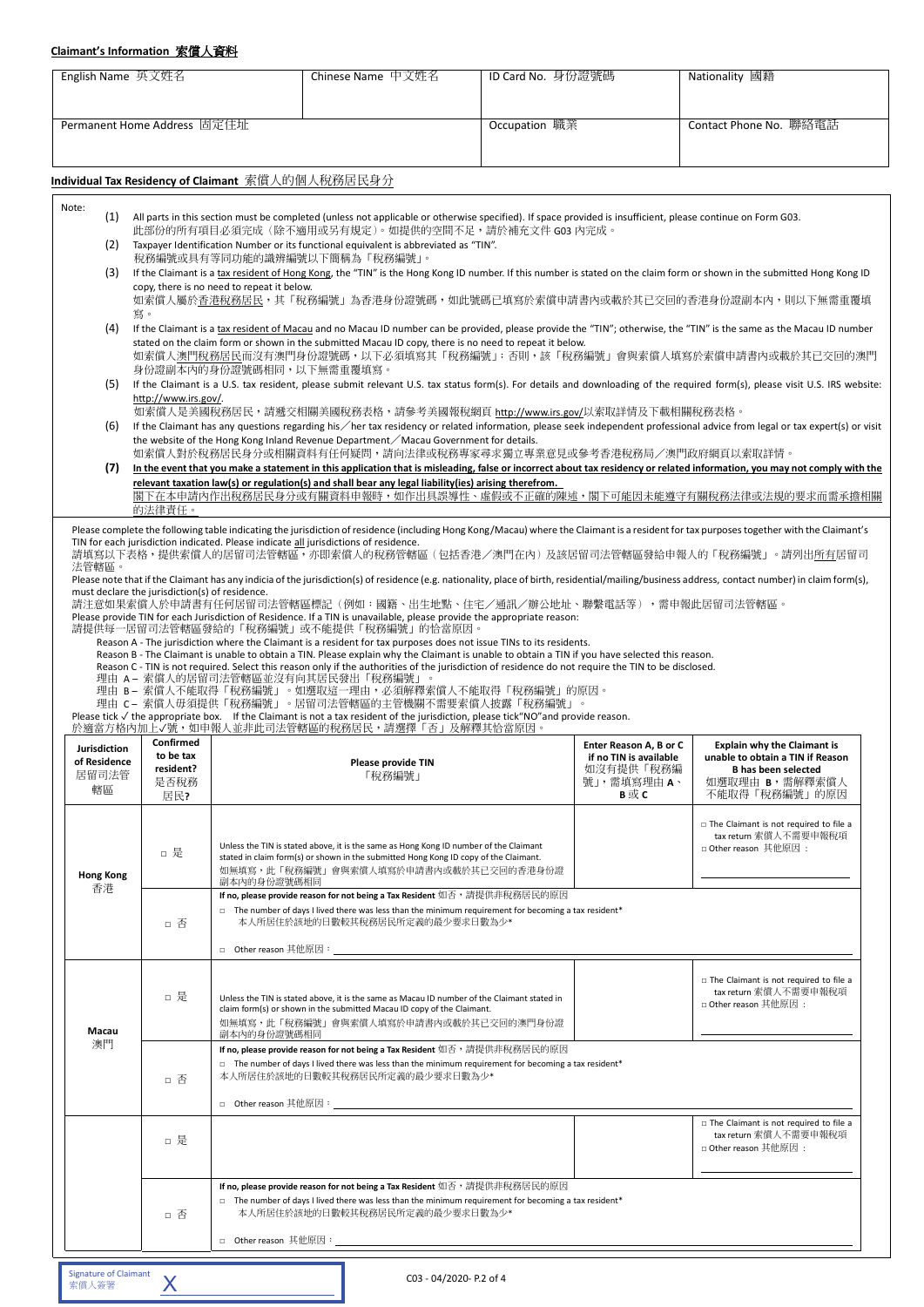#### **Declaration and Agreement** 聲明及同意

### **PERSONAL INFORMATION COLLECTION STATEMENT**

I/We understand and agree my/our personal information (including a record of my/our image or voice by whatever means and my/our health information)<br>collected by or held by YF Life Insurance International Ltd("the Company") application/policy service request.

I/We understand and agree my/our personal information collected by or held by the Company may be transferred or disclosed by the Company to any of the following persons (whether within or outside Hong Kong) for the purposes as specified above or to governmental/regulatory bodies (whether within or outside<br>Hong Kong) for them to carry out their governmental/regulatory fun

I/We understand that I/we have the right to access to, and to correct, any of my/our personal information held by the Company by writing to the Personal Data<br>Protection Officer of the Company. (Address : 27/F, YF Life Towe

**DECLARATION**<br>I/We, being the ultimate beneficial owner of the proceeds, the undersigned, hereby declare that all information deposed hereinabove, whether they are written<br>by me/us or not, is true and complete to the best circumstances.

If there is any subsequent change to the information provided, I/we undertake to notify the Company as soon as possible.

I/ We hereby agree and authorize the Company, according to the Insurance (Levy) Regulation, to deduct (1) corresponding levy on unpaid premium (if any); and<br>(2) outstanding levy of the policy(ies) (if any) from the claim p

#### **ACKNOWLEDGEMENT AND AGREEMENT RELATING TO REPORTING AND WITHHOLDING OBLIGATIONS UNDER APPLICABLE REQUIREMENTS**

I/We acknowledge that the Company may be obliged to comply with any applicable (local or overseas) requirements of whatever nature prescribed by any (local<br>or overseas) authorities (regulatory, self-regulatory or otherwise

In this connection, notwithstanding anything contained in this form or any policies or agreements between me/us and the Company, I/we irrevocably agree to<br>provide the Company with all assistance and/or to waive all applica

- (a) I/We will provide the Company with further information and/or prescribed documents within such time as may be required by the Company;<br>(b) The Company may disclose to any Authority (such disclosure may be effected via
- (b) The Company may disclose to any Authority (such disclosure may be effected via the Head Office of the Company if applicable) any information about (i) any<br>policy(ies) which I am/we are entitled to receive any benefit p
- 

The Company shall not be liable for any costs, loss or damages that I/we may incur because of the Company taking any actions for compliance with the Applicable Requirements. If I/we have any doubt on the impact of the aforesaid on me/us or my/our legal or tax position, I/we should seek independent professional advice.

#### This section shall survive any benefit payments.

#### 個人資料收集聲明

本人/我們明白及同意萬通保險國際有限公司("貴公司")所收集或持有本人/我們的個人資料(包括任何形式的肖像、聲音及與健康有關的資料)可能會被 用於下列目的:(1) 批核、評審及處理本人/我們之投保計劃申請/保單服務要求;(2) 就本人/我們之保單提供行政、持續或再保險的服務;(3) 評核本 人/我們索償,或就本人/我們之索償進行調查或分析; (4) 資料核對;(5) 偵測或防止罪行;或 (6) 符合法律或合規要求。本人/我們明白及同意必須 提供貴公司所需的個人資料,否則,貴公司將不能處理本人/我們之投保申請或就本人/我們之保單提供服務

本人/我們明白及同意貴公司可能為達到上述目的或讓政府/監管機構(不論在香港或海外)執行其職務而向以下任何一方(不論在香港或海外)轉移或透露 由貴公司收集或持有屬於本人/我們的個人資料:(1)萬通保險集團成員公司及其關聯或相關公司;(2) 金融機構、保險公司、中介人或再保險公司;(3) 賠償調查公司及所需有關評核索償之公司及/或人士; (4) 行業組織/聯會及其成員;(5) 政府部門或監管機構和執法機構; (6) 防犯罪組織及其會員/參 與者;及 (7) 與貴公司有保密協議的服務提供者及其他人士。

本人/我們明白本人/我們有權查閱和更改任何由貴公司持有屬於本人/我們的個人資料。如有需要,本人/我們可與貴公司的資料保護主任提出有關要 求、並以書面方式呈交(地址:香港灣仔駱克道 33 號萬通保險大廈 27 樓 (適用於香港簽發的保單) 或澳門蘇亞利斯博士大馬路 320 號澳門財富中心 8 樓 A 座(適用於澳門簽發的保單))。處理上述要求時,貴公司可能會收取合理費用

#### 聲明

本人/我們為最終賠償實益擁有人,即下方簽署者,謹此聲明上述披露之一切資料,不論是否由本人/我們手寫,就本人/我們等所深知及確信均屬完整 並真確無訛。本人/我們就此索償申請並無隱暪任何重要資料。本人/我們等亦已閱讀及明白上述的個人資料收集聲明。本人/我們在此提供的資料均屬 自願。若未能依據貴公司要求提供資料,本人/我們明白會導致貴公司不能處理此索償。此索償申請書及一切其他文件在遞交給貴公司後便會成為貴公 司的財產。在任何情況下均不會獲得退回。

若本人/我們所提供的資料有任何更改時,本人/我們確保盡快通知貴公司有關的更改。

本人/我們謹此同意及授權貴公司按《保險業(徵費)規例》從支付予本人/我們之賠償金額中扣除保單(1 )未繳保費的相關徵費(如適用);及(2) 尚欠的徵 費(如適用),並由貴公司把徵費轉付至保險業監管局 。(只適用於香港簽發之保單)

#### 適用的規定下之申報及預扣責任聲明及協議

本人/我們確認貴公司須遵從由 (本地或海外) 任何機構(包括監管機構、行業監管機構或其他,以下簡稱「監管機構」)不時頒布及修訂適用的任何性 質的要求,或與任何監管機構(現在及將來)的承諾或協議 (以下簡稱「適用的規定」),包括但不限於根據香港/澳門(如適用)與美國政府訂立之跨政府 協議執行美國的《海外賬戶稅收合規法案》及根據香港《2016 年稅務(修訂)(第3號)條例》/澳門法律及法規(如適用)執行經濟合作與發展組織發出之共 同匯報標準。

因此,儘管本表格或任何保單或任何其他由本人/我們和貴公司之間所訂協議有任何其他不同條款,本人/我們不可撤回地同意向貴公司提供一切協助 及/或撤銷所有適用限制(無論是法律、法規或其他限制),以促成貴公司能達致遵從適用的規定。更重要的是(但不限於此)本人/我們不可撤回地同意:

(甲) 本人/我們於貴公司要求的時限內向貴公司提供進一步資料及/或指定文件;

(乙) 貴公司可向任何監管機構披露(此等披露可以透過貴公司的總公司進行)任何有關(i)本人/我們有權收到保障賠償的任何保單;及/或(ii)本人/我們的 資料;

(丙) 貴公司可預扣任何應支付予本人/我們的款項(並在有必要的情況下向有關監管機構支付該等被預扣之款項) 。

貴公司將不會向本人/我們承擔任何可能因貴公司採取任何行動以遵從適用的規定所產生的費用、損失或損害。如果本人/我們因上述所載而對本人/我 們或本人/我們的法律或稅務狀況而產生的影響有任何疑問,本人/我們應尋求獨立專業意見

本部份所載之條款將於任何保障賠償後繼續適用

| <b>Signature of Claimant</b><br>索償人簽署 |  |
|---------------------------------------|--|
|                                       |  |